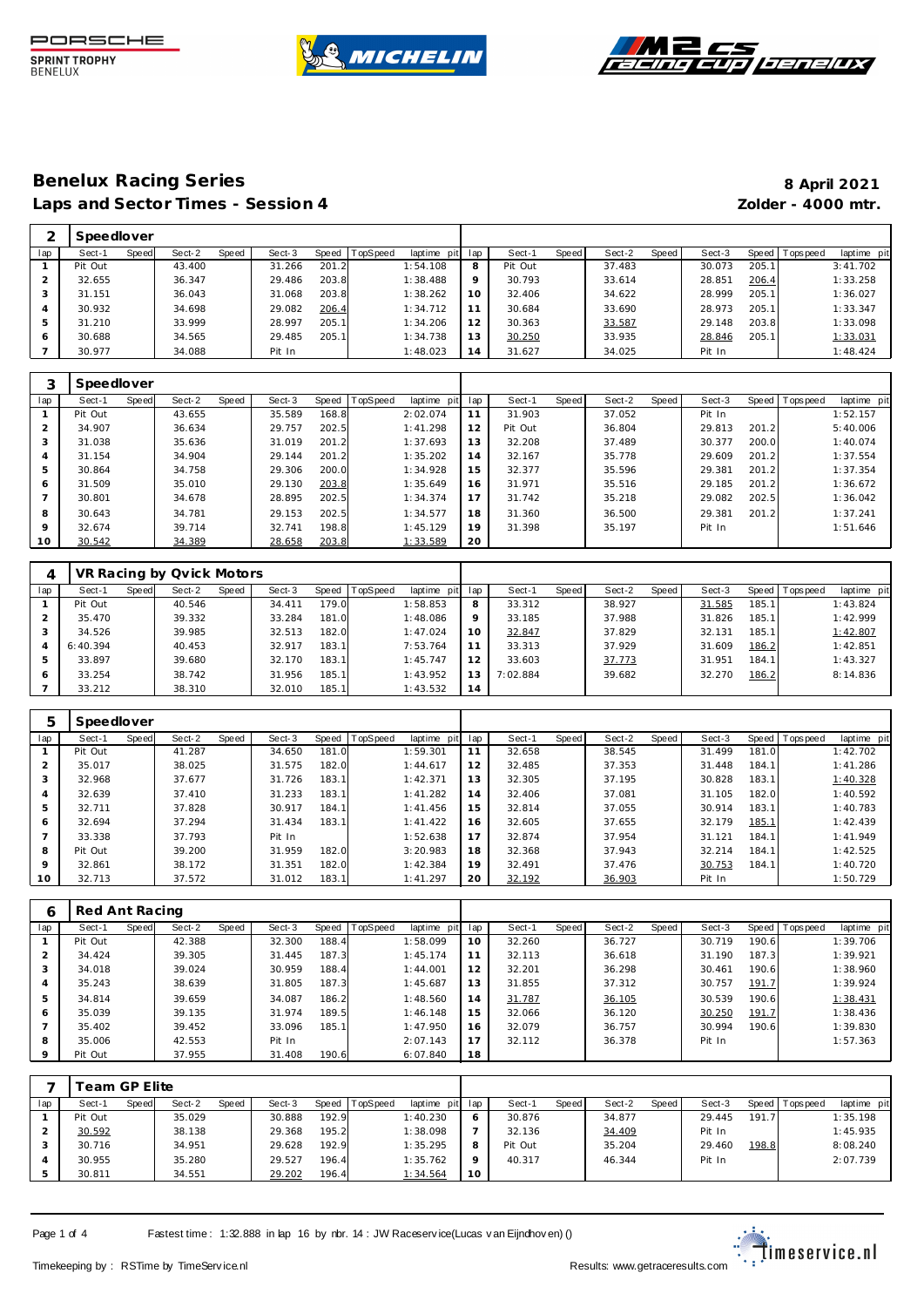





| 8       | Snap On Racing |       |        |       |        |       |                |             |     |         |       |        |       |        |       |           |             |
|---------|----------------|-------|--------|-------|--------|-------|----------------|-------------|-----|---------|-------|--------|-------|--------|-------|-----------|-------------|
| lap     | Sect-1         | Speed | Sect-2 | Speed | Sect-3 |       | Speed TopSpeed | laptime pit | lap | Sect-1  | Speed | Sect-2 | Speed | Sect-3 | Speed | Tops peed | laptime pit |
|         | Pit Out        |       | 41.709 |       | 33.801 | 177.0 |                | 1:56.495    | 10  | 34.810  |       | 39.631 |       | 32.774 | 180.0 |           | 1:47.215    |
|         | 35.754         |       | 39.370 |       | 32.439 | 179.0 |                | 1:47.563    | 11  | 34.855  |       | 39.314 |       | 33.545 | 179.0 |           | 1:47.714    |
| 3       | 35.205         |       | 38.697 |       | 31.670 | 181.0 |                | 1:45.572    | 12  | 35.575  |       | 39.594 |       | 33.349 | 172.3 |           | 1:48.518    |
| 4       | 34.218         |       | 38.227 |       | 32.020 | 184.1 |                | 1:44.465    | 13  | 35.574  |       | 39.913 |       | Pit In |       |           | 2:01.969    |
| 5       | 34.304         |       | 37.796 |       | 32.385 | 182.0 |                | 1:44.485    | 14  | Pit Out |       | 40.427 |       | 32.184 | 184.1 |           | 4:45.743    |
| 6       | 34.516         |       | 40.306 |       | 32.579 | 183.1 |                | 1:47.401    | 15  | 35.247  |       | 39.325 |       | 33.375 | 179.0 |           | 1:47.947    |
|         | 35.215         |       | 38.743 |       | 32.708 | 182.0 |                | 1:46.666    | 16  | 35.241  |       | 40.319 |       | 33.594 | 181.0 |           | 1:49.154    |
| 8       | 34.095         |       | 38.570 |       | 32.142 | 183.1 |                | 1:44.807    | 17  | 35.101  |       | 39.395 |       | Pit In |       |           | 2:03.046    |
| $\circ$ | 34.740         |       | 39.053 |       | 32.641 | 179.0 |                | 1:46.434    | 18  |         |       |        |       |        |       |           |             |

| Q       |         | Motorsport |        |       |        |       |                |             |     |         |       |        |       |        |       |                 |             |
|---------|---------|------------|--------|-------|--------|-------|----------------|-------------|-----|---------|-------|--------|-------|--------|-------|-----------------|-------------|
| lap     | Sect-1  | Speed      | Sect-2 | Speed | Sect-3 |       | Speed TopSpeed | laptime pit | lap | Sect-1  | Speed | Sect-2 | Speed | Sect-3 |       | Speed Tops peed | laptime pit |
|         | Pit Out |            | 53.051 |       | 41.010 | 155.0 |                | 2:28.613    | 10  | Pit Out |       | 44.502 |       | 35.505 | 164.5 |                 | 4:47.604    |
| 2       | 40.873  |            | 46.119 |       | 38.305 | 162.0 |                | 2:05.297    | 11  | 37.035  |       | 43.002 |       | 35.918 | 165.3 |                 | 1:55.955    |
| 3       | 40.723  |            | 45.403 |       | 36.339 | 162.0 |                | 2:02.465    | 12  | 36.838  |       | 43.394 |       | 34.780 | 166.2 |                 | 1:55.012    |
| 4       | 37.734  |            | 45.337 |       | 35.822 | 162.0 |                | 1:58.893    | 13  | 36.653  |       | 42.691 |       | 35.274 | 166.2 |                 | 1:54.618    |
| 5       | 37.671  |            | 45.022 |       | 35.795 | 164.5 |                | 1:58.488    | 14  | 36.114  |       | 42.344 |       | 34.990 | 166.2 |                 | 1:53.448    |
| 6       | 37.980  |            | 44.984 |       | 36.062 | 163.6 |                | 1:59.026    | 15  | 36.929  |       | 42.720 |       | 35.124 | 165.3 |                 | 1:54.773    |
|         | 37.200  |            | 43.967 |       | 35.822 | 165.3 |                | 1:56.989    | 16  | 37.207  |       | 44.664 |       | 35.288 | 166.2 |                 | 1:57.159    |
| 8       | 37.139  |            | 42.388 |       | 35.666 | 164.5 |                | 1:55.193    | 17  | 36.732  |       | 43.144 |       | Pit In |       |                 | 2:10.038    |
| $\circ$ | 37.584  |            | 44.264 |       | Pit In |       |                | 2:12.785    | 18  |         |       |        |       |        |       |                 |             |

| 10              | JJ Motorsport |       |        |       |        |       |                |             |     |        |       |        |       |        |       |                 |             |
|-----------------|---------------|-------|--------|-------|--------|-------|----------------|-------------|-----|--------|-------|--------|-------|--------|-------|-----------------|-------------|
| lap             | Sect-1        | Speed | Sect-2 | Speed | Sect-3 |       | Speed TopSpeed | laptime pit | lap | Sect-1 | Speed | Sect-2 | Speed | Sect-3 |       | Speed Tops peed | laptime pit |
|                 | Pit Out       |       | 52.555 |       | Pit In |       |                | 2:41.569    | 12  | 32.528 |       | 36.976 |       | 31.672 | 184.1 |                 | 1:41.176    |
| 2               | Pit Out       |       | 43.619 |       | 33.562 | 179.0 |                | 2:37.531    | 13  | 32.785 |       | 36.595 |       | 31.342 | 186.2 |                 | 1:40.722    |
| 3               | 35.290        |       | 39.051 |       | 32.179 | 183.1 |                | 1:46.520    | 14  | 32.666 |       | 38.449 |       | 31.520 | 185.1 |                 | 1:42.635    |
| $\overline{4}$  | 33.645        |       | 37.663 |       | 31.444 | 184.1 |                | 1:42.752    | 15  | 33.001 |       | 36.787 |       | 31.568 | 186.2 |                 | 1:41.356    |
| 5               | 32.973        |       | 38.283 |       | 31.408 | 186.2 |                | 1:42.664    | 16  | 32.587 |       | 38.138 |       | 31.603 | 184.1 |                 | 1:42.328    |
| 6               | 33.228        |       | 37.224 |       | 31.311 | 185.1 |                | 1:41.763    | 17  | 32.898 |       | 36.915 |       | 31.793 | 185.1 |                 | 1:41.606    |
|                 | 33.567        |       | 36.624 |       | 31.130 | 185.1 |                | 1:41.321    | 18  | 32.643 |       | 37.176 |       | 31.464 | 184.1 |                 | 1:41.283    |
| 8               | 32.891        |       | 38.042 |       | 31.651 | 183.1 |                | 1:42.584    | 19  | 32.846 |       | 37.111 |       | 31.419 | 185.1 |                 | 1:41.376    |
| 9               | 33.101        |       | 37.032 |       | 31.665 | 186.2 |                | 1:41.798    | 20  | 34.337 |       | 50.294 |       | 33.333 | 183.1 |                 | 1:57.964    |
| 10 <sup>°</sup> | 32.814        |       | 36.882 |       | 31.583 | 185.1 |                | 1:41.279    | 21  | 44.152 |       | 49.965 |       | Pit In |       |                 | 2:33.400    |
|                 | 32.679        |       | 36.956 |       | 31.425 | 185.1 |                | 1:41.060    | 22  |        |       |        |       |        |       |                 |             |

|     | AR performance |       |        |       |        |       |                 |                |     |         |       |        |       |        |       |                |             |
|-----|----------------|-------|--------|-------|--------|-------|-----------------|----------------|-----|---------|-------|--------|-------|--------|-------|----------------|-------------|
| lap | Sect-1         | Speed | Sect-2 | Speed | Sect-3 | Speed | <b>TopSpeed</b> | laptime<br>pit | lap | Sect-1  | Speed | Sect-2 | Speed | Sect-3 |       | Speed Topspeed | laptime pit |
|     | Pit Out        |       | 48.766 |       | 38.286 | 181.0 |                 | 2:20.238       | 10  | 33.836  |       | 38.330 |       | 32.181 | 190.6 |                | 1:44.347    |
| 2   | 38.250         |       | 40.735 |       | 34.428 | 186.2 |                 | 1:53.413       |     | 34.843  |       | 37.980 |       | 31.287 | 190.6 |                | 1:44.110    |
| 3   | 34.594         |       | 39.269 |       | 32.119 | 188.4 |                 | 1:45.982       | 12  | 34.232  |       | 53.010 |       | Pit In |       |                | 9:07.219    |
| 4   | 34.167         |       | 38.824 |       | 32.023 | 187.3 |                 | 1:45.014       | 13  | Pit Out |       | 38.968 |       | 32.468 | 186.2 |                | 2:13.267    |
| 5   | 35.474         |       | 38.442 |       | 32.067 | 190.6 |                 | 1:45.983       | 14  | 33.883  |       | 38.486 |       | 31.838 | 189.5 |                | 1:44.207    |
| 6   | 34.655         |       | 38.160 |       | 32.074 | 187.3 |                 | 1:44.889       | 15  | 33.765  |       | 39.048 |       | 31.789 | 187.3 |                | 1:44.602    |
|     | 34.130         |       | 38.604 |       | 31.481 | 188.4 |                 | 1:44.215       | 16  | 33.671  |       | 38.187 |       | Pit In |       |                | 1:55.131    |
| 8   | 34.334         |       | 38.777 |       | 31.589 | 187.3 |                 | 1:44.700       |     | Pit Out |       | 39.533 |       | 32.536 | 183.1 |                | 10:24.555   |
| 9   | 34.814         |       | 37.857 |       | 31.500 | 188.4 |                 | 1:44.171       | 18  |         |       |        |       |        |       |                |             |

| 12  | AR performance |       |        |       |        |       |          |             |     |        |       |        |       |        |       |                |             |
|-----|----------------|-------|--------|-------|--------|-------|----------|-------------|-----|--------|-------|--------|-------|--------|-------|----------------|-------------|
| lap | Sect-1         | Speed | Sect-2 | Speed | Sect-3 | Speed | TopSpeed | laptime pit | lap | Sect-1 | Speed | Sect-2 | Speed | Sect-3 |       | Speed Topspeed | laptime pit |
|     | Pit Out        |       | 51.026 |       | 41.121 | 98.2  |          | 2:23.807    | 10  | 32.947 |       | 37.429 |       | 31.219 | 189.5 |                | 1:41.595    |
|     | 43.151         |       | 43.487 |       | 35.071 | 175.1 |          | 2:01.709    | 11  | 32.865 |       | 37.424 |       | 31.579 | 191.7 |                | 1:41.868    |
|     | 3:20.336       |       | 39.119 |       | 32.135 | 189.5 |          | 4:31.590    | 12  | 33.989 |       | 38.432 |       | 32.697 | 190.6 |                | 1:45.118    |
|     | 33.681         |       | 38.499 |       | 31.705 | 190.6 |          | 1:43.885    | 13  | 33.045 |       | 37.388 |       | 56.577 | 145.3 |                | 2:07.010    |
|     | 33.403         |       | 37.838 |       | 32.437 | 192.9 |          | 1:43.678    | 14  | 36.251 |       | 38.758 |       | 32.036 | 187.3 |                | 1:47.045    |
| 6   | 33.285         |       | 39.840 |       | 31.980 | 190.6 |          | 1:45.105    | 15  | 33.465 |       | 37.628 |       | 31.568 | 191.7 |                | 1:42.661    |
|     | 33.311         |       | 38.847 |       | 31.852 | 189.5 |          | 1:44.010    | 16  | 33.753 |       | 38.252 |       | 33.350 | 191.7 |                | 1:45.355    |
| 8   | 33.431         |       | 38.226 |       | 31.469 | 188.4 |          | 1:43.126    | 17  | 33.209 |       | 37.996 |       | 32.238 | 189.5 |                | 1:43.443    |
| 9   | 32.951         |       | 37.747 |       | 31.560 | 190.6 |          | 1:42.258    | 18  | 32.746 |       | 38.351 |       | Pit In |       |                | 1:57.757    |

| 14  | JW Raceservice |       |        |       |        |       |                |                 |                   |        |              |        |       |        |       |                 |             |  |
|-----|----------------|-------|--------|-------|--------|-------|----------------|-----------------|-------------------|--------|--------------|--------|-------|--------|-------|-----------------|-------------|--|
| lap | Sect-1         | Speed | Sect-2 | Speed | Sect-3 |       | Speed TopSpeed | laptime pit lap |                   | Sect-1 | <b>Speed</b> | Sect-2 | Speed | Sect-3 |       | Speed Tops peed | laptime pit |  |
|     | Pit Out        |       | 43.449 |       | 33.430 | 202.5 |                | :59.805         | 10                | 30.927 |              | 35.135 |       | 29.139 | 207.7 |                 | 1:35.201    |  |
|     | 33.561         |       | 36.695 |       | 30.459 | 202.5 |                | 1:40.715        |                   | 30.545 |              | 34.812 |       | 28.771 | 207.7 |                 | 1:34.128    |  |
|     | 30.993         |       | 35.527 |       | 29.551 | 205.1 |                | 1:36.071        | $12 \overline{ }$ | 30.622 |              | 34.166 |       | 28.765 | 205.1 |                 | 1:33.553    |  |

Page 2 of 4 Fastest time : 1:32.888 in lap 16 by nbr. 14 : JW Raceserv ice(Lucas v an Eijndhov en) ()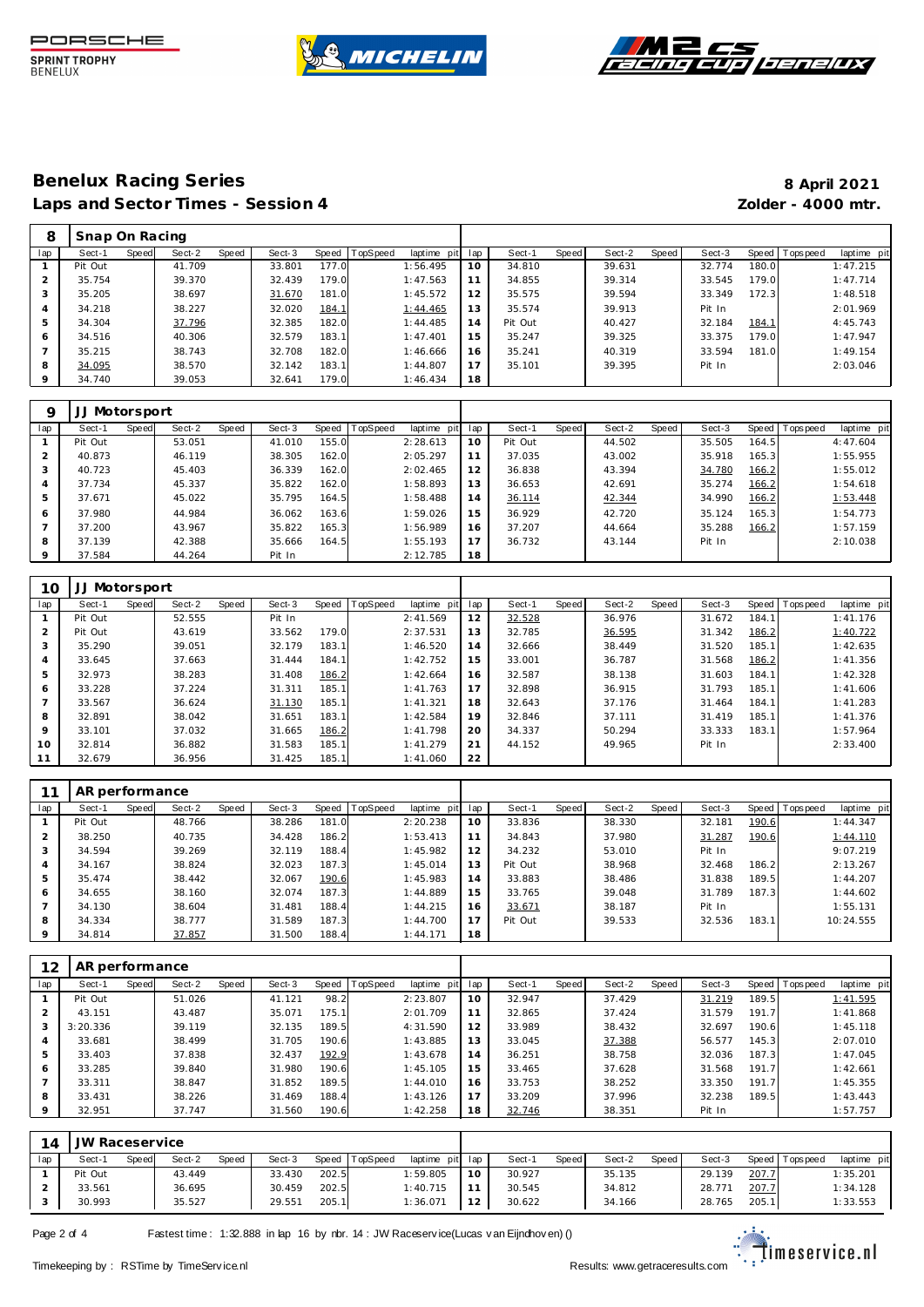





|   | 31.497 | 35.526 | 206.4<br>29.124 | 1:36.147 | 30.339       | 34.629 | 196.4<br>30.261 | 1:35.229 |
|---|--------|--------|-----------------|----------|--------------|--------|-----------------|----------|
|   | 31.995 | 34.388 | 206.4<br>28.777 | 1:35.160 | 31.296<br>4  | 34.782 | 205.1<br>28.994 | 1:35.072 |
|   | 30.626 | 34.358 | 205.1<br>29.048 | 1:34.032 | 15<br>30.383 | 34.612 | 202.5<br>29.051 | 1:34.046 |
|   | 31.596 | 35.052 | 207.7<br>29.106 | 1:35.754 | 30.225<br>16 | 34.108 | 205.1<br>28.555 | 1:32.888 |
| 8 | 31.546 | 36.581 | 203.8<br>29.316 | 1:37.443 | 32.615       | 38.446 | Pit In          | 1:53.506 |
|   | 31.422 | 35.075 | 203.8<br>30.511 | 1:37.008 | 18           |        |                 |          |

| 15  | <b>BMS Motorsport</b> |       |        |       |        |       |          |             |     |        |       |        |       |        |       |           |             |
|-----|-----------------------|-------|--------|-------|--------|-------|----------|-------------|-----|--------|-------|--------|-------|--------|-------|-----------|-------------|
| lap | Sect-1                | Speed | Sect-2 | Speed | Sect-3 | Speed | TopSpeed | laptime pit | lap | Sect-1 | Speed | Sect-2 | Speed | Sect-3 | Speed | Tops peed | laptime pit |
|     | Pit Out               |       | 48.909 |       | 40.130 | 153.6 |          | 2:18.606    | 10  | 37.972 |       | 42.285 |       | 36.158 | 182.0 |           | 1:56.415    |
|     | 44.440                |       | 45.693 |       | 35.459 | 175.1 |          | 2:05.592    | 11  | 35.890 |       | 40.404 |       | 33.511 | 187.3 |           | 1:49.805    |
| 3   | 40.373                |       | 44.687 |       | 36.995 | 162.8 |          | 2:02.055    | 12  | 37.500 |       | 43.220 |       | 33.594 | 187.3 |           | 1:54.314    |
|     | 39.029                |       | 45.072 |       | 35.067 | 188.4 |          | 1:59.168    | 13  | 34.921 |       | 40.432 |       | 33.591 | 185.1 |           | 1:48.944    |
|     | 35.798                |       | 42.022 |       | 33.771 | 188.4 |          | 1:51.591    | 14  | 36.015 |       | 39.351 |       | 32.736 | 188.4 |           | 1:48.102    |
| 6   | 35.403                |       | 39.374 |       | 32.925 | 189.5 |          | 1:47.702    | 15  | 36.571 |       | 40.201 |       | 33.187 | 188.4 |           | 1:49.959    |
|     | 38.593                |       | 44.694 |       | 35.876 | 182.0 |          | 1:59.163    | 16  | 35.001 |       | 40.149 |       | 35.982 | 189.5 |           | 1:51.132    |
| 8   | 37.351                |       | 43.576 |       | 34.649 | 182.0 |          | 1:55.576    | 17  | 35.172 |       | 38.930 |       | 32.799 | 189.5 |           | 1:46.901    |
|     | 38.450                |       | 42.809 |       | 35.634 | 182.0 |          | 1:56.893    | 18  |        |       |        |       |        |       |           |             |

| 16             | Phil Bastiaans |       |        |       |        |       |          |             |     |        |       |        |       |        |       |          |             |
|----------------|----------------|-------|--------|-------|--------|-------|----------|-------------|-----|--------|-------|--------|-------|--------|-------|----------|-------------|
| lap            | Sect-1         | Speed | Sect-2 | Speed | Sect-3 | Speed | TopSpeed | laptime pit | lap | Sect-1 | Speed | Sect-2 | Speed | Sect-3 | Speed | Topspeed | laptime pit |
|                | Pit Out        |       | 42.816 |       | 35.407 | 167.9 |          | 2:04.908    | 12  | 34.195 |       | 39.230 |       | 32.004 | 175.1 |          | 1:45.429    |
| $\overline{2}$ | 36.250         |       | 40.353 |       | 33.127 | 168.8 |          | 1:49.730    | 13  | 34.108 |       | 37.808 |       | 32.963 | 172.3 |          | 1:44.879    |
| 3              | 35.720         |       | 40.068 |       | 32.757 | 171.4 |          | 1:48.545    | 14  | 33.780 |       | 37.420 |       | 32.619 | 171.4 |          | 1:43.819    |
| $\overline{4}$ | 34.821         |       | 39.206 |       | 32.367 | 174.2 |          | 1:46.394    | 15  | 33.481 |       | 37.846 |       | 31.857 | 175.1 |          | 1:43.184    |
| 5              | 34.693         |       | 39.331 |       | 32.177 | 174.2 |          | 1:46.201    | 16  | 33.469 |       | 37.420 |       | 31.872 | 174.2 |          | 1:42.761    |
| 6              | 33.886         |       | 38.207 |       | 32.893 | 174.2 |          | 1:44.986    | 17  | 33.425 |       | 37.020 |       | 31.836 | 174.2 |          | 1:42.281    |
|                | 34.095         |       | 38.267 |       | 32.461 | 171.4 |          | 1:44.823    | 18  | 33.379 |       | 37.102 |       | 31.896 | 175.1 |          | 1:42.377    |
| 8              | 34.276         |       | 39.005 |       | 33.692 | 171.4 |          | 1:46.973    | 19  | 34.062 |       | 37.467 |       | 32.110 | 174.2 |          | 1:43.639    |
| 9              | 34.296         |       | 38.373 |       | 32.079 | 174.2 |          | 1:44.748    | 20  | 34.161 |       | 37.919 |       | 32.005 | 174.2 |          | 1:44.085    |
| 10             | 33.992         |       | 38.072 |       | 32.913 | 173.3 |          | 1:44.977    | 21  | 33.788 |       | 37.854 |       | Pit In |       |          | 2:07.692    |
| 11             | 33.926         |       | 38.602 |       | 32.212 | 174.2 |          | 1:44.740    | 22  |        |       |        |       |        |       |          |             |

| 25  | eam GP Elite |       |        |       |        |       |          |             |                 |         |       |        |       |        |       |                 |             |
|-----|--------------|-------|--------|-------|--------|-------|----------|-------------|-----------------|---------|-------|--------|-------|--------|-------|-----------------|-------------|
| lap | Sect-1       | Speed | Sect-2 | Speed | Sect-3 | Speed | TopSpeed | laptime pit | lap             | Sect-1  | Speed | Sect-2 | Speed | Sect-3 |       | Speed Tops peed | laptime pit |
|     | Pit Out      |       | 37.439 |       | 30.734 | 186.2 |          | 1:44.360    | 8               | 32.772  |       | 37.057 |       | 31.497 | 186.2 |                 | 1:41.326    |
|     | 32.484       |       | 37.418 |       | 33.041 | 184.1 |          | 1:42.943    | 9               | 32.214  |       | 36.950 |       | Pit In |       |                 | 1:49.443    |
| 3   | 33.210       |       | 37.285 |       | 30.876 | 185.1 |          | 1: 41.371   | 10 <sup>°</sup> | Pit Out |       | 38.449 |       | 30.706 | 183.1 |                 | 14:02.008   |
|     | 32.350       |       | 36.514 |       | 30.709 | 185.1 |          | 1:39.573    | 11              | 32.675  |       | 37.059 |       | 30.663 | 185.1 |                 | 1:40.397    |
| 5   | 32.610       |       | 36.730 |       | 30.544 | 188.4 |          | 1:39.884    | 12              | 32.193  |       | 36.621 |       | Pit In |       |                 | 1:52.397    |
| 6   | 33.205       |       | 36.535 |       | 30.676 | 185.1 |          | 1:40.416    | 13              | Pit Out |       | 37.173 |       | 30.636 | 185.1 |                 | 3:37.846    |
|     | 32.101       |       | 36.469 |       | 30.989 | 184.1 |          | 1:39.559    | 14              |         |       |        |       |        |       |                 |             |

| 32  |         |       | Belien Motorsport |       |        |       |          |             |                 |         |              |        |       |        |       |                   |             |
|-----|---------|-------|-------------------|-------|--------|-------|----------|-------------|-----------------|---------|--------------|--------|-------|--------|-------|-------------------|-------------|
| lap | Sect-1  | Speed | Sect-2            | Speed | Sect-3 | Speed | TopSpeed | laptime pit | lap             | Sect-1  | <b>Speed</b> | Sect-2 | Speed | Sect-3 |       | Speed   Tops peed | laptime pit |
|     | Pit Out |       | 47.527            |       | 36.314 | 165.3 |          | 2:13.556    | 8               | Pit Out |              | 39.224 |       | 32.458 | 180.0 |                   | 6:20.526    |
|     | 37.786  |       | 41.437            |       | 32.534 | 180.0 |          | 1:51.757    | $\circ$         | 33.838  |              | 37.889 |       | 31.976 | 182.0 |                   | 1:43.703    |
| 3   | 33.859  |       | 37.772            |       | 32.078 | 184.1 |          | 1:43.709    | 10 <sup>°</sup> | 33.578  |              | 37.378 |       | 32.721 | 175.1 |                   | 1:43.677    |
|     | 33.423  |       | 38.055            |       | 31.894 | 183.1 |          | 1:43.372    | 11              | 33.314  |              | 37.295 |       | 31.691 | 183.1 |                   | 1:42.300    |
| 5   | 34.316  |       | 37.731            |       | 31.982 | 182.0 |          | 1:44.029    | 12              | 33.368  |              | 37.355 |       | 32.010 | 185.1 |                   | 1:42.733    |
| 6   | 33.859  |       | 38.498            |       | 32.277 | 181.0 |          | 1:44.634    | 13              | 33.140  |              | 37.392 |       | 31.730 | 185.1 |                   | 1:42.262    |
|     | 34.448  |       | 43.476            |       | Pit In |       |          | 2:04.743    | 14              | 36.232  |              | 45.565 |       | Pit In |       |                   | 2:10.188    |

| 71             |         | <sup>-</sup> eam GP Elite |        |       |        |       |                |             |     |        |       |        |       |        |       |                 |             |
|----------------|---------|---------------------------|--------|-------|--------|-------|----------------|-------------|-----|--------|-------|--------|-------|--------|-------|-----------------|-------------|
| lap            | Sect-1  | Speed                     | Sect-2 | Speed | Sect-3 |       | Speed TopSpeed | laptime pit | lap | Sect-1 | Speed | Sect-2 | Speed | Sect-3 |       | Speed Tops peed | laptime pit |
|                | Pit Out |                           | 38.075 |       | 31.461 | 186.2 |                | 1:48.609    | 11  | 31.862 |       | 38.345 |       | 30.894 | 188.4 |                 | 1:41.101    |
| $\overline{2}$ | 32.857  |                           | 37.105 |       | 33.901 | 182.0 |                | 1:43.863    | 12  | 31.704 |       | 36.445 |       | 30.353 | 186.2 |                 | 1:38.502    |
| 3              | 32.006  |                           | 36.185 |       | 30.566 | 188.4 |                | 1:38.757    | 13  | 31.471 |       | 37.499 |       | 30.425 | 186.2 |                 | 1:39.395    |
| $\overline{4}$ | 31.791  |                           | 35.670 |       | 30.658 | 187.3 |                | 1:38.119    | 14  | 31.403 |       | 35.696 |       | 30.331 | 189.5 |                 | 1:37.430    |
| 5              | 33.637  |                           | 35.891 |       | 30.630 | 188.4 |                | 1:40.158    | 15  | 31.407 |       | 35.593 |       | 30.561 | 187.3 |                 | 1:37.561    |
| 6              | 31.911  |                           | 36.246 |       | 30.548 | 187.3 |                | 1:38.705    | 16  | 31.923 |       | 35.773 |       | 30.364 | 184.1 |                 | 1:38.060    |
|                | 31.724  |                           | 36.037 |       | 32.226 | 189.5 |                | 1:39.987    | 17  | 31.790 |       | 35.976 |       | 30.486 | 188.4 |                 | 1:38.252    |
| 8              | 31.618  |                           | 36.222 |       | 30.585 | 188.4 |                | 1:38.425    | 18  | 31.912 |       | 35.949 |       | 30.393 | 187.3 |                 | 1:38.254    |
| 9              | 32.308  |                           | 36.710 |       | Pit In |       |                | 1:48.373    | 19  | 31.435 |       | 36.266 |       | Pit In |       |                 | 2:05.095    |
| 10             | Pit Out |                           | 36.376 |       | 30.694 | 187.3 |                | 5:59.010    | 20  |        |       |        |       |        |       |                 |             |